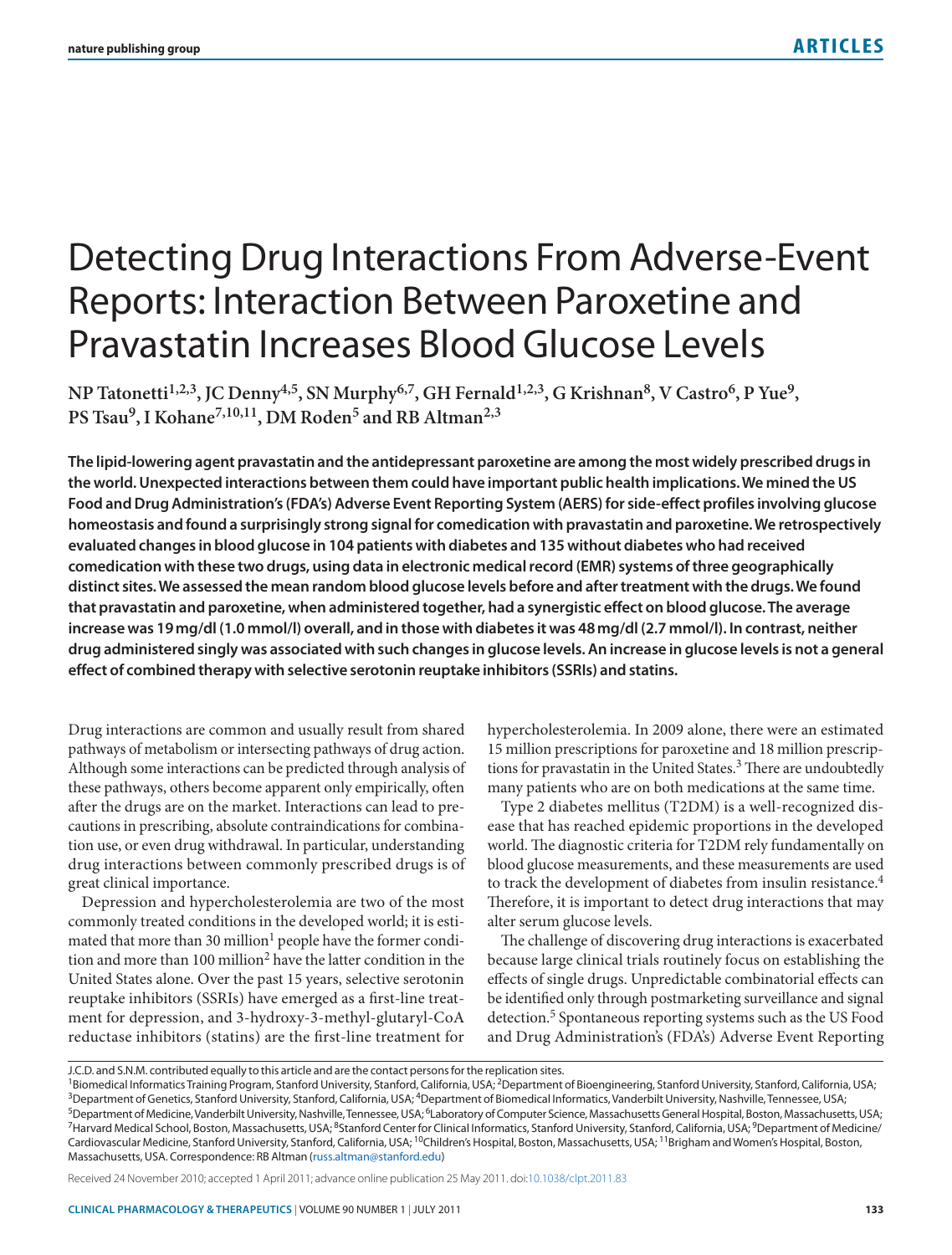effects. However, if the occurrence of the interaction-related clinical sites with EMRs. adverse event is rare (or rarely reported), traditional signal detection algorithms5,6 may miss these interactions. These **Cohort characteristics** algorithms are limited in that they require the adverse events Patient demographic data are provided in **Table 1**. Some biases to have large effects and to be reported explicitly.<sup>7</sup> We reasoned in the patient demographic data exist. For example, the group that algorithms that identify the presence of an adverse event receiving paroxetine-only treatment had a slightly higher perthrough an analysis of aggregate side effects (rather than direct centage of women than the pravastatin-only group (59% vs. cation of drug-drug interactions from adverse event reports demographic data in the ANCOVA model to account for their in spontaneous reporting systems, using an analysis of latent potential effects on blood glucose levels. signals that indirectly provide evidence for an adverse event (**Figure 1)**. We used this algorithm to study drug interactions **Replication sites** with diabetes-related effects. We found an intriguing sugges-<br>We extracted blood glucose measurements, both at baseline tion that pravastatin and paroxetine taken together may affect and at random time points during treatment, for 449 patients glucose homeostasis. Neither drug is typically associated with on pravastatin, 982 on paroxetine, and 18 on a combination significant changes in glucose levels. We therefore studied this regimen of paroxetine and pravastatin from the EMR data at potential interaction in three independent cohorts of patients Vanderbilt Hospital (see **Supplementary Methods** online). We at academic medical centers with extensive electronic medical did the same for 632 patients on pravastatin, 780 on paroxetrecords (EMRs). In this retrospective observational study, all the ine, and 109 on the combination regimen from the EMR data patients were also on a variety of other medications.

### **Results**

### **Data mining and clinical screening of patients without diabetes**

We examined 12,627 AERs for 37 drugs with diabetes-related effects that had a minimum of 10 AERs each. We used these reports to derive an adverse-event profile for diabetes-related effects (see **Supplementary Figure S2a** online). We applied this model to pairs of drugs, seeking pairs that together created side effects reminiscent of diabetes; the top four pairs that most closely matched this profile were mefloquine and sertraline, allopurinol and bendamustine, acetaminophen and trastuzumab, and paroxetine and pravastatin. We focused on paroxetine and pravastatin because the other three pairs are used together only infrequently. From the EMRs at Stanford University Hospital (see **Supplementary Methods** online), we extracted glucose measurements, both at baseline and at random time points during treatment, for 374 diabetes-free patients on paroxetine, 449 on pravastatin, and 8 on a comedication regimen involving both paroxetine and pravastatin. We conducted an analysis of covariance (ANCOVA) on the changes in blood glucose levels between baseline and values at random time points during treatment in three patient cohorts: (i) patients on paroxetine but not pravastatin, (ii) patients on pravastatin but not paroxetine, and (iii) patients on both pravastatin and paroxetine. We found that the treatment condition was a significant covariate  $(F = 6.8, P = 0.001)$  in the model, with patients on the combination treatment having the greatest increase, 22.6 mg/dl (1.3 mmol/l), followed by those on pravastatin without paroxetine, 3.3 mg/dl (0.2 mmol/l), and, finally, those on paroxetine without pravastatin, 0.8 mg/dl (0.0 mmol/l). The combination treatment cohort showed a significantly greater change in blood glucose in *post hoc* tests as compared with either the pravastatin cohort ( $P = 0.008$ ) or the paroxetine cohort ( $P = 0.036$ ). We

System (AERS) provide an opportunity to study interaction investigated this potential interaction further at two separate

reporting) could be more successful. With this in mind, we 54%) and patients taking pravastatin alone were slightly older developed a novel signal detection algorithm for the identifi- than those taking paroxetine alone. We included all available

|  | Table 1 Demographic and clinical characteristics of cohorts |  |
|--|-------------------------------------------------------------|--|
|--|-------------------------------------------------------------|--|

| Variable            | Site 1          | Site 2          | Site 3          |  |
|---------------------|-----------------|-----------------|-----------------|--|
| Combination         |                 |                 |                 |  |
| N                   | 8               | 18              | 109             |  |
| Demographic         |                 |                 |                 |  |
| Age (mean $\pm$ SD) | $63.1 \pm 10.1$ | $55.1 \pm 9.4$  | $73.9 \pm 13.1$ |  |
| Sex (% female)      | 88              | 78              | 66              |  |
| Race (% of group)   |                 |                 |                 |  |
| White               | 63              | 94              | 93              |  |
| African American    | 0               | 6               | 2               |  |
| Other/unknown       | 38              | 0               | 5               |  |
| Paroxetine only     |                 |                 |                 |  |
| $\overline{N}$      | 374             | 449             | 780             |  |
| Demographic         |                 |                 |                 |  |
| Age (mean $\pm$ SD) | $59.0 \pm 17.3$ | $48.7 \pm 18.0$ | $67.9 \pm 14.5$ |  |
| Sex (% female)      | 59              | 57              | 49              |  |
| Race (% of group)   |                 |                 |                 |  |
| White               | 62              | 86              | 90              |  |
| African American    | 3               | 9               | 2               |  |
| Other/unknown       | 35              | 5               | 8               |  |
| Pravastatin only    |                 |                 |                 |  |
| N                   | 449             | 982             | 632             |  |
| Demographic         |                 |                 |                 |  |
| Age (mean $\pm$ SD) | $63.8 \pm 16.2$ | $55.3 \pm 16.3$ | $67.9 \pm 14.1$ |  |
| Sex (% female)      | 54              | 40              | 48              |  |
| Race (% of group)   |                 |                 |                 |  |
| White               | 63              | 80              | 90              |  |
| African American    | 5               | 15              | 2               |  |
| Other/unknown       | 33              | 5               | 8               |  |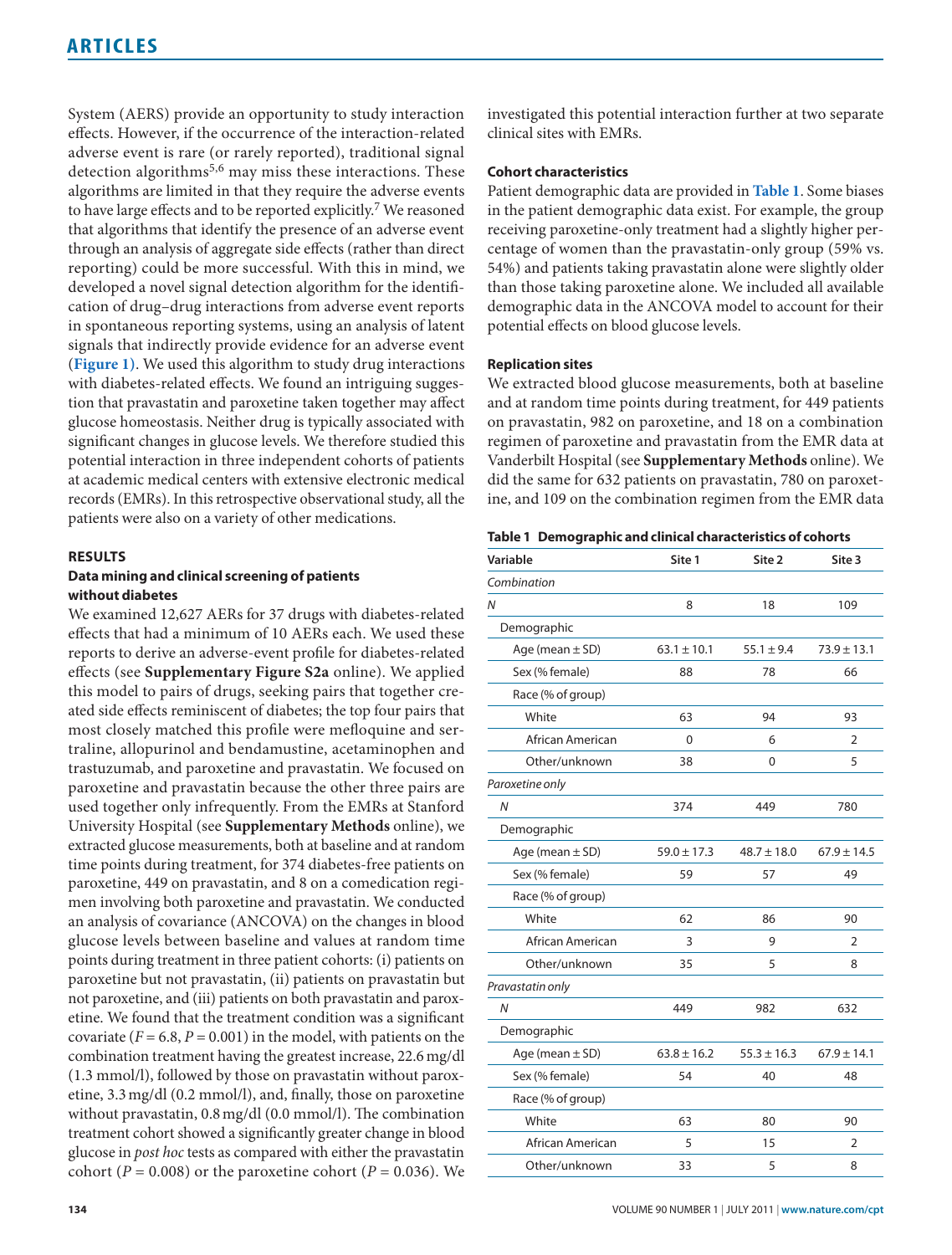at Partners HealthCare (see **Supplementary Methods** online). data from Vanderbilt and Partners, respectively. In *post hoc* tests For each data set, we conducted an ANCOVA analysis to com- the combination treatment had a significantly greater effect on pare the effects on random blood glucose levels among the three random blood glucose as compared with either paroxetine alone treatment groups. We found that treatment group was a sig-<br>nificant covariate with regard to the data from both Vanderbilt  $P < 1 \times 10^{-10}$ ) in the two data sets. Table 2 and Figure 2 sumnificant covariate with regard to the data from both Vanderbilt (*F* = 6.8, *P* = 0.001) and Partners (*F* = 38.7, *P* < 2.2 × 10−16). We marize these results. observed increases of 26.1 mg/dl (1.4 mmol/l) and 17.0 mg/dl (0.9 mmol/l) in the average glucose levels in the combination **three-site combined analysis** regimen cohort from the data from Vanderbilt and at Partners, We combined the data across all three sites to increase statistirespectively. In the paroxetine-only cohort, the correspond- cal power and conducted a paired *t*-test analysis to evaluate the ing glucose level changes were −1.5 mg/dl (−0.1 mmol/l) and overall presence of an interaction effect. We found that patients −6.3 mg/dl (−0.3 mmol/l), and in the pravastatin-only cohort, on the combination regimen showed much larger increases −1.3 mg/dl (−0.1 mmol/l) and −3.2 mg/dl (−0.2 mmol/l) for the in random blood glucose levels (18.5 mg/dl, 1.0 mmol/l,

### **table 2 Baseline and treatment blood glucose levels and ANCOVA results**

| Variable                              | Combination          |                | Paroxetine only       |                                     | Pravastatin only      |                |
|---------------------------------------|----------------------|----------------|-----------------------|-------------------------------------|-----------------------|----------------|
| Site 1                                |                      |                |                       |                                     |                       |                |
| $\overline{N}$                        | 8                    |                |                       | 374                                 | 449                   |                |
| Glucose (mg/dl mean, 95% Cl)          |                      |                |                       |                                     |                       |                |
| Baseline (base)                       | 112.6                | (101.7, 123.6) | 117.1                 | (113.9, 120.3)                      | 120.2                 | (117.3, 123.1) |
| mmol/l                                | 6.2                  | (5.6, 6.9)     | 6.5                   | (6.3, 6.7)                          | 6.7                   | (6.5, 6.8)     |
| After treatment(s) (post)             | 135.2                | (121.4, 149.0) | 117.9                 | (115.0, 120.8)                      | 123.5                 | (120.8, 126.2) |
| mmol/l                                | 7.5                  | (6.7, 8.3)     | 6.5                   | (6.4, 6.7)                          | 6.9                   | (6.7, 7.0)     |
| Change (post-base)                    | 22.6                 | (6.1, 39.1)    | 0.8                   | $(-1.9, 3.5)$                       | 3.3                   | (1.0, 5.6)     |
| mmol/l                                | 1.3                  | (0.3, 2.2)     | 0.0                   | $(-0.1, 0.2)$                       | 0.2                   | (0.1, 0.3)     |
| ANCOVA F-test P value                 | $F = 6.8, P = 0.001$ |                |                       |                                     |                       |                |
| Post hoc test vs. combination P value |                      |                |                       | 0.008                               | 0.036                 |                |
| Site 2                                |                      |                |                       |                                     |                       |                |
| $\overline{N}$                        | 18                   |                | 449                   |                                     | 982                   |                |
| Glucose (mg/dl mean, 95% Cl)          |                      |                |                       |                                     |                       |                |
| Baseline (base)                       | 98.8                 | (89.3, 108.3)  | 108.8                 | (106.1, 111.5)                      | 105.0                 | (103.6, 106.4) |
| mmol/l                                | 5.5                  | (5.0, 6.0)     | 6.0                   | (5.9, 6.2)                          | 5.8                   | (5.7, 5.9)     |
| After treatment(s) (post)             | 124.9                | (101.8, 148.0) | 107.4                 | (104.4, 110.4)                      | 103.8                 | (102.2, 105.4) |
| mmol/l                                | 6.9                  | (5.6, 8.2)     | 6.0                   | (5.8, 6.1)                          | 5.8                   | (5.7, 5.8)     |
| Change (post-base)                    | 26.1                 | (5.4, 46.8)    | $-1.5$                | $(-4.9, 1.9)$                       | $-1.3$                | $(-3.1, 0.5)$  |
| mmol/l                                | 1.4                  | (0.3, 2.6)     | $-0.1$                | $(-0.3, 0.1)$                       | $-0.1$                | $(-0.2, 0.0)$  |
| ANCOVA F-test P value                 |                      |                | $F = 6.8, P = 0.001$  |                                     |                       |                |
| Post hoc test vs. combination P value |                      |                | 0.009                 |                                     | 0.002                 |                |
| Site 3                                |                      |                |                       |                                     |                       |                |
| $\overline{N}$                        | 109                  |                | 780                   |                                     | 632                   |                |
| Glucose (mg/dl mean, 95% Cl)          |                      |                |                       |                                     |                       |                |
| Baseline (base)                       | 111.7                | (106.9, 116.5) | 108.5                 | (106.9, 110.1)                      | 106.2                 | (104.5, 107.9) |
| mmol/l                                | 6.2                  | (5.9, 6.5)     | 6.0                   | (5.9, 6.1)                          | 5.9                   | (5.8, 6.0)     |
| After treatment(s) (post)             | 128.7                | (116.7, 140.7) | 102.2                 | (100.9, 103.5)                      | 103.0                 | (101.2, 104.8) |
| mmol/l                                | 7.1                  | (6.5, 7.8)     | 5.7                   | (5.6, 5.7)                          | 5.7                   | (5.6, 5.8)     |
| Change (post-base)                    | 17.0                 | (6.1, 27.9)    | $-6.3$                | $(-7.9, -4.7)$                      | $-3.2$                | $(-5.3, -1.1)$ |
| mmol/l                                | 0.9                  | (0.3, 1.5)     | $-0.3$                | $(-0.4, -0.3)$                      | $-0.2$                | $(-0.3, -0.1)$ |
| ANCOVA F-test P value                 |                      |                |                       | $F = 38.7, P < 2.2 \times 10^{-16}$ |                       |                |
| Post hoc test vs. combination P value |                      |                | $< 1 \times 10^{-10}$ |                                     | $< 1 \times 10^{-10}$ |                |

ANCOVA, analysis of covariance; CI, confidence interval.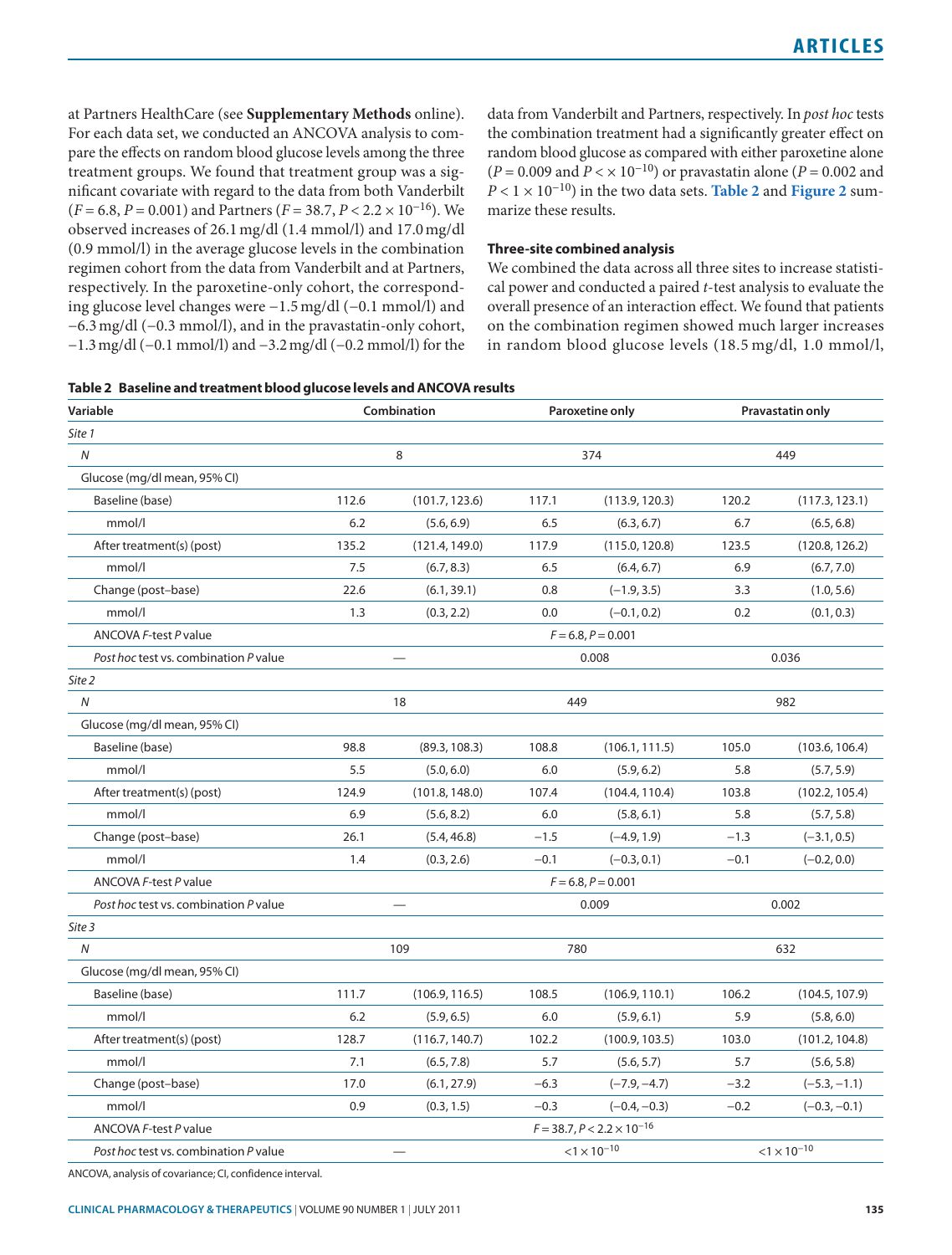

Learn a disease "symptom" profile that uniquely identifies the given disease **a**





**C** Clinically validate the top ranking pairs with unexpected assocations



**Figure 1** Methodological overview of latent signal detection algorithm. (**a**) Learning the side-effect profile of a disease. We assessed each adverse event reported in the Adverse Event Reporting System, S<sub>i</sub>, for significant enrichment on reports involving a type 2 diabetes mellitus (T2DM) drug (identified by the triangle indicators) vs. a background of all drugs and determined the significance by using a Fisher's exact test. We call the result of this analysis the "disease's side-effect profile." (b) We then extracted reports for all possible pairs of drugs (~40,000) and scored each drug pair's side-effect profile for its similarity to the disease's profile. Note that we considered only the adverse events that were significantly correlated with the disease (colored boxes, i.e.,  $S_1$ ,  $S_2$ , and  $S_3$ ) and not others (gray boxes). We ranked each drug pair according to its similarity score, and (**c**) clinically validated the top-ranked pairs of drugs for interaction effects on a predetermined phenotype extracted from the electronic medical records (EMRs) (e.g., random blood glucose concentration). Dx, diagnosis.

paroxetine alone (−3.3 mg/dl, −0.2 mmol/l, *P* = 3.3 × 10<sup>-6</sup>, *N* = 1,603) and pravastatin alone (−0.9 mg/dl, 0.0 mmol/l, *P* = 0.14, *N* = 2,063) (**Figure 3**, left panel). Institutional review **effect of order of treatment, time of day, and concomitant**  board restrictions at each site did not allow for an ANCOVA **medications** of the combined data. We evaluated additional possible covariates in a univariate

and race) was significant in the model at Stanford; however, the potential effects of individual drugs. The order in which the age was significant at both Vanderbilt ( $P = 1.8 \times 10^{-8}$ ) and drugs were prescribed was not found to be a significant covari-Partners ( $P = 0.01$ ), whereas sex and race were not. We found ate ( $P = 0.42$ ). The time of day at which the random glucose

*P* = 1.5 × 10<sup>-4</sup>, *N* = 135) as compared with the groups on a significant effect of baseline glucose on the change in glucose paroxetine alone (-3.3 mg/dl, -0.2 mmol/l, *P* = 3.3 × 10<sup>-6</sup>, levels (*P* < 2.2 × 10<sup>-16</sup> at

analysis in the Stanford cohort data. In the statistical covariate **Effect of baseline glucose, sex, age, and race** model, we included the order in which the drugs were admin-The ANCOVA revealed that none of the covariates (age, sex, istered if treatment began on different days, so as to account for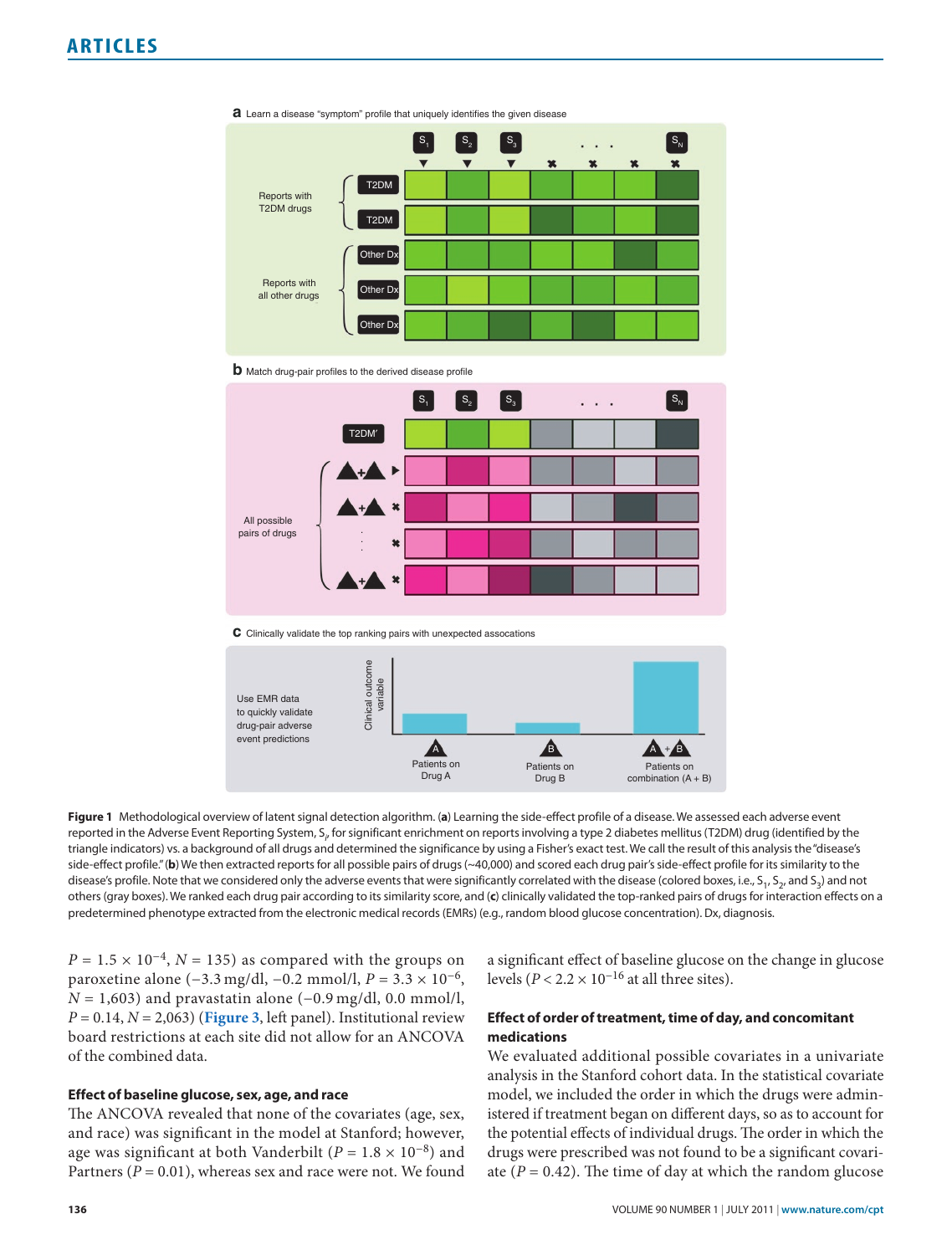

Figure 2 Combination treatment with paroxetine and pravastatin is associated with increase in blood glucose levels. Mean baseline and post-treatment blood glucose concentrations with 95% confidence intervals at each of the three independent replication sites are shown. Each site contained three patient cohorts, pravastatin-only (diamonds), paroxetine-only (circles), and pravastatin plus paroxetine (triangles). Site 3 contained the largest cohort of patients on combined pravastatin and paroxetine therapy (*N* = 109), followed by site 2 (*N* = 18), and site 1 (*N* = 8). The treatment condition was significant at each site per ANCOVA. In *post hoc* tests the paroxetine plus pravastatin combination cohorts at each site showed significantly greater increases in mean blood glucose levels relative to the cohorts of paroxetine-only (*P* = 0.008, *P* = 0.009, and *P* < 1 × 10−10) and pravastatin-only (*P* = 0.036, *P* = 0.002, and *P* < 1 × 10−10). The mean change in blood glucose in patients on the combined treatment was 23 mg/dl (1.3 mmol/l), 26 mg/dl (1.4 mmol/l), and 17 mg/dl (0.9 mmol/l) at sites 1, 2, and 3, respectively. The pravastatin-only cohorts had changes of 3.3 mg/dl (0.2 mmol/l), −1.3 mg/dl (−0.1 mmol/l), and −3.2 mg/dl (−0.2 mmol/l) at the three sites, respectively. The paroxetine-only cohorts had changes of 0.8 mg/dl (0.04 mmol/l), −1.5 mg/dl (−0.1 mmol/l), and −6.3 mg/dl (−0.3 mmol/l) at the three sites, respectively.



Figure 3 Mean baseline and post-treatment blood glucose concentrations with 95% confidence intervals for a combined analysis of data from the three independent sites. The left panel shows the analysis excluding data relating to patients with diabetes, and the right panel shows the analysis including such data. Both combination cohorts (triangles) had significantly increased random blood glucose levels: 18.5 mg/dl (1.0 mmol/l), *P* < 0.001 after excluding data from patients with diabetes, and 48 mg/dl (2.7 mmol/l),  $P < 0.001$  after including these data. No significant changes in glucose levels were observed in the pravastatinonly (diamonds) cohorts. A slight decrease in glucose levels was observed in the paroxetine-only (circles) cohorts in both analyses: −3.3 mg/dl (−0.2 mmol/l), *P* < 0.001, after excluding data from patients with diabetes, and −4 mg/dl (−0.2 mmol/l), *P* < 0.001 after including these data (**table 3**).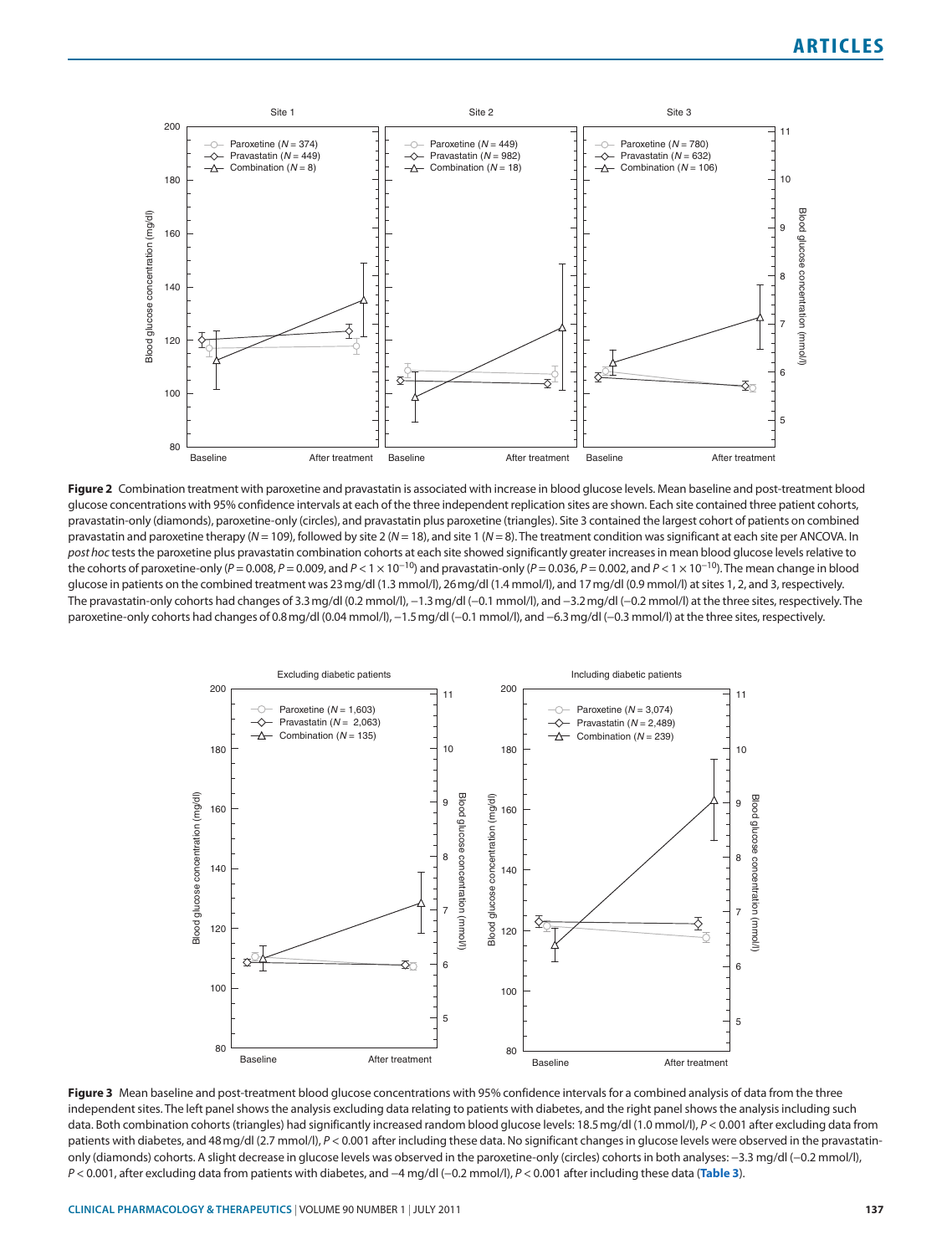### **table 3 Combined analysis of the three sites**

|                              | Combination            |                | Paroxetine only        |                | Pravastatin only       |                |
|------------------------------|------------------------|----------------|------------------------|----------------|------------------------|----------------|
| Excluding diabetic patients  |                        |                |                        |                |                        |                |
| $\overline{N}$               | 135                    |                | 1,603                  |                | 2.063                  |                |
| Glucose (mg/dl mean 95% Cl)  |                        |                |                        |                |                        |                |
| Baseline (base)              | 110.0                  | (105.8, 114.2) | 110.6                  | (109.1, 112.1) | 108.7                  | (107.6, 109.8) |
| mmol/l                       | 6.1                    | (5.9, 6.3)     | 6.1                    | (6.1, 6.2)     | 6.0                    | (6.0, 6.1)     |
| After treatment(s) (post)    | 128.6                  | (118.4, 138.8) | 107.3                  | (106.0, 108.6) | 107.8                  | (106.5, 109.1) |
| mmol/l                       | 7.1                    | (6.6, 7.7)     | 6.0                    | (5.9, 6.0)     | 6.0                    | (5.9, 6.1)     |
| Change (post-base)           | 18.5                   | (9.2, 27.8)    | $-3.3$                 | $(-4.7, -1.9)$ | $-0.9$                 | $(-2.1, 0.3)$  |
| mmol/l                       | 1.0                    | (0.5, 1.5)     | $-0.2$                 | $(-0.3, -0.1)$ | 0.0                    | $(-0.1, 0.0)$  |
| Change t-test P value        | $1.50 \times 10^{-4}$  |                | $3.30 \times 10^{-6}$  |                | 0.14                   |                |
| t-test vs. combination       |                        |                | $1.20 \times 10^{-5}$  |                | $8.50 \times 10^{-5}$  |                |
| Including diabetic patients  |                        |                |                        |                |                        |                |
| $\overline{N}$               |                        | 239            | 3,074                  |                | 2,489                  |                |
| Glucose (mg/dl mean, 95% Cl) |                        |                |                        |                |                        |                |
| Baseline (base)              | 115.2                  | (109.6, 120.8) | 121.5                  | (119.7, 123.3) | 122.9                  | (120.9, 124.9) |
| mmol/l                       | 6.4                    | (6.1, 6.7)     | 6.7                    | (6.6, 6.8)     | 6.8                    | (6.7, 6.9)     |
| After treatment(s) (post)    | 163.2                  | (149.7, 176.7) | 117.6                  | (116.0, 119.2) | 122.2                  | (120.1, 124.3) |
| mmol/l                       | 9.1                    | (8.3, 9.8)     | 6.5                    | (6.4, 6.6)     | 6.8                    | (6.7, 6.9)     |
| Change (post-base)           | 48.1                   | (35.1, 61.1)   | $-3.9$                 | $(-5.6, -2.2)$ | $-0.7$                 | $(-2.8, 1.4)$  |
| mmol/l                       | 2.7                    | (1.9, 3.4)     | $-0.2$                 | $(-0.3, -0.1)$ | $-0.04$                | $(-0.2, 0.1)$  |
| Change t-test P value        | $5.50 \times 10^{-12}$ |                | $7.80 \times 10^{-6}$  |                | 0.48                   |                |
| t-test vs. combination       |                        |                | $1.70 \times 10^{-13}$ |                | $3.90 \times 10^{-12}$ |                |

baseline and treatment measurements ( $P = 0.62$ ). In addition, we in the outcomes of the combination cohorts vs. the single-agent found no significant correlation between any of the concomitant cohorts. These results are summarized in **Supplementary Table**  medications and the changes in random blood glucose levels. **S1** online and **Supplementary Figure S2b** online.

online). Despite the adequate power (see **Supplementary Table** measurements and drug exposures. When we included patients **S1** online) provided by the sample size, only two drug combi- with and without diabetes in the cohorts, we observed larger nations—fluoxetine plus atorvastatin and sertraline plus rosuv- increases in random blood glucose levels in the combination treat- $(6.6 \text{ mg/dl}, 0.4 \text{ mmol/l}, P = 0.008, \text{ and } 12.2 \text{ mg/dl}, 0.7 \text{ mmol/l}, \text{ corresponding changes in the single-agent therapy cohorts receiving the current.}$ *post hoc* testing revealed no significant effect from either of the and paroxetine (−3.3 mg/dl, −0.2 mmol/l, *P* = 0.48, *N* = 2,489).

We grouped 324 patients who were receiving any SSRI other for an ANCOVA of the combined data. than paroxetine, and any statin other than pravastatin, and performed a paired *t*-test. We found a modest, yet significant, **DIsCussION** effect on blood glucose levels (1.7 mg/dl, 0.1 mmol/l, *P* = 0.02). Doctors have observed for centuries that patients on multiple We repeated the paired *t*-test analysis for 115 patients receiving medications can have varied and unexpected adverse events. paroxetine plus any statin and found no significant effect on Some of these can be linked to the recognized adverse effects blood glucose levels. Our analysis did reveal a significant effect of an individual drug. Others can be traced to pairs of drugs in 38 patients who were on a combination of pravastatin plus that share a common pathway of metabolism (e.g., both are

measurements were taken did not deviate significantly between ANCOVA with *post hoc* testing revealed no significant difference

### **Other combinations of ssRIs and statins extension of analysis to include diabetic patients**

We used a paired *t*-test to evaluate 13 other combinations of Using the same methods we had used for identification and SSRIs and statins for their interaction effects on random glucose extraction of the data pertaining to patients without diabetes, we levels in patient cohorts without diabetes, from data extracted identified 2,001 patients who had been diagnosed with diabetes from the EMR at Stanford (see **Supplementary Figure S3** and for whom there were sufficient data with regard to glucose astatin—had significant effects on random blood glucose levels ment cohort (48.1 mg/dl, 2.7 mmol/l, *P* = 5.5 × 10−12, *N* = 239) and *P* = 0.04, respectively). However, a follow-up ANCOVA with ing pravastatin (−1 mg/dl, 0.0 mmol/l, *P* = 7.8 × 10<sup>-6</sup>, *N* = 3,074) drug pairs when covariates were included. Institutional review board restrictions at each site did not allow

any other SSRI (9.5 mg/dl, 0.5 mmol/l, *P* = 0.008). A follow-up metabolized by a particular isoform of cytochrome P450),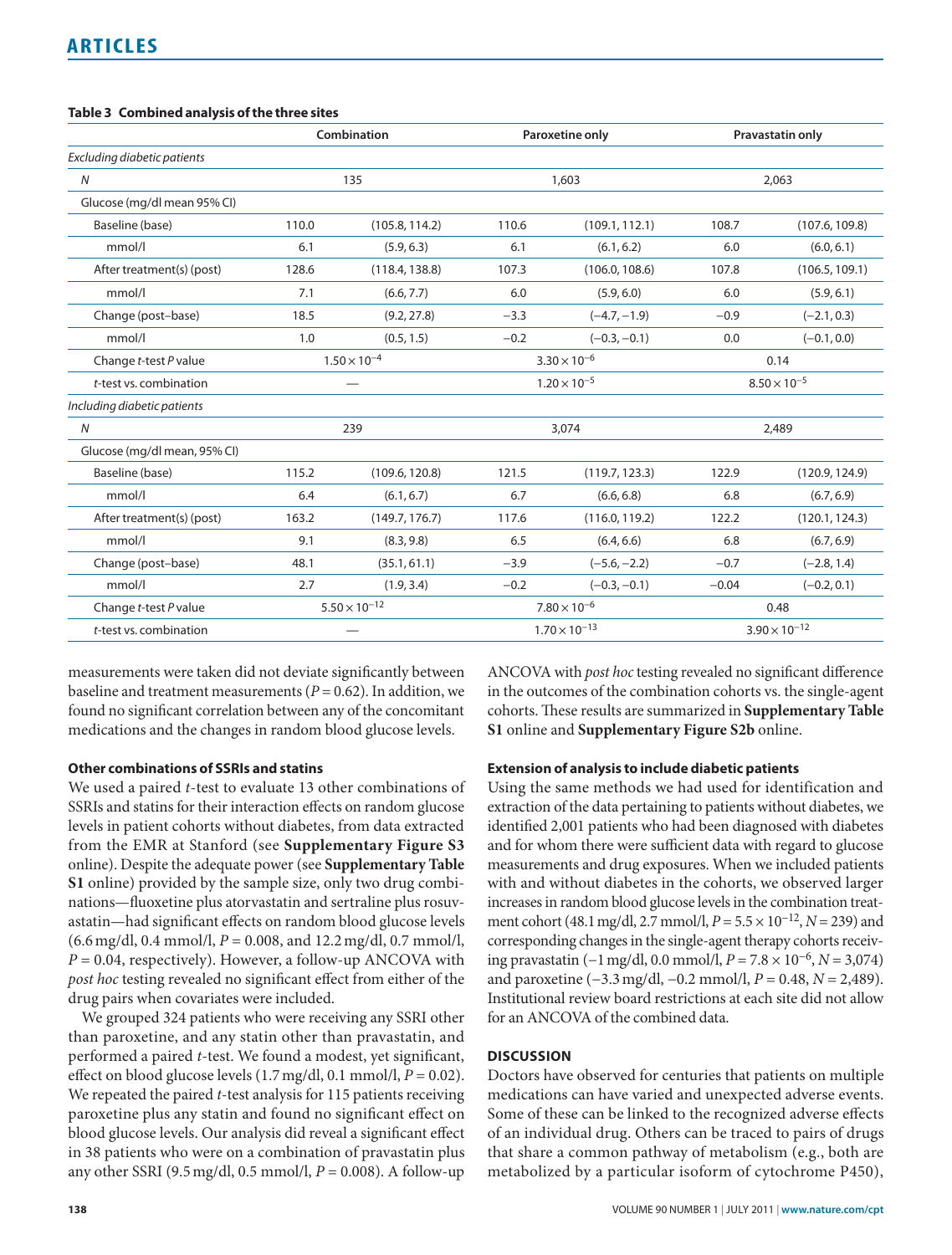for example, when there are two parallel pathways that perform that require careful study in order to elucidate a possible mechathe same function. If one is blocked, the other can still perform nism for synergy between these two drugs. the function and maintain homeostasis. However, if both are blocked, there is a sudden and dramatic decrease in the ability of **No evidence of class effects between ssRIs and statins** the cell to perform the function. These kinds of interactions have Our data do not suggest that the interaction of pravastatin and been demonstrated clearly through synthetic genetic knockout paroxetine is a general class effect between all statins and all experiments.<sup>8</sup> Our results are consistent with the hypothesis that SSRIs. Although we do see a small effect on glucose levels when pravastatin and paroxetine may interact in this manner with pravastatin is taken in combination with any of the SSRIs, no sigbiological pathways that are critical for glucose metabolism. Our nificant interaction effect was observed in our statistical model. results highlight not only the possibility of such interactions but Of note, the FDA-AERS data mining procedure did not identify the potential clinical significance of these interactions. other specific statin–SSRI pairs as being disruptive of glucose

An analysis of the prescriptions at the three sites from which However, after correcting for covariates in the ANCOVA, the we drew data revealed that ~6% of the patients on pravastatin effects on glucose levels were no longer significant with respect were also on paroxetine and  $\sim$ 4% of patients on paroxetine were to either of these drug combinations. also on pravastatin. Given that there were ~18 million prescriptions for pravastatin and  $\sim$ 15 million for paroxetine in 2009, $3$  we **Clinical implications for diabetic patients receiving** estimate that between 550,000 and 715,000 individuals received **combination therapy** prescriptions for combined therapy with these two drugs in the We designed the initial clinical analysis to exclude diabetic United States that year (see **Supplementary Table S2** online). patients to mitigate confounding factors. For example, a diabetic In this retrospective observational study, a majority of patients patient may alter his or her medications based on self-assessshowed increases in random blood glucose levels when paroxet- ment of glucose levels and thereby negate the putative effect ine was added to a drug regimen that included pravastatin (and of the paroxetine–pravastatin interaction. On the other hand, vice versa). We stress that the clinical significance of our finding diabetics who observe large changes in their glucose levels may is not clear. However, it is important to evaluate whether this be more likely to come in for treatment at the hospital and have effect extends to fasting blood glucose levels and whether it can their blood glucose measured, thereby introducing selection potentially push glucose-intolerant patients into frank T2DM. bias into our patient cohorts. Nevertheless, an analysis of the Patients on pravastatin are already at increased risk for T2DM effect of combined therapy with paroxetine and pravastatin in blood glucose could complicate both the management of these glucose levels after the start of therapy (48 mg/dl, 2.7 mmol/l, patients and decisions regarding the diagnosis of T2DM.<sup>10</sup> **Figure 3**). This finding indicates that these drugs may compli-

ing the effect of pravastatin on glucose and on diabetes,<sup>11,13-19</sup> to establish the clinical significance of these interactions and but hyperglycemia is not a well-recognized clinical side effect. to indicate whether physicians should consider alternatives to Paroxetine has played a role in two reports of hyperglycemia combination treatment involving paroxetine and pravastatin in involving multiple drug interactions.<sup>20,21</sup> Paroxetine is known to patients with diabetes. be associated with diabetes,<sup>22</sup> which could explain an associated increase in blood glucose. We controlled for this in several ways. **limitations of retrospective observation study** First, we found no significant change in blood glucose in patients Our observations have several limitations revolving around receiving paroxetine alone; second, we included the sequence potential covariates. A traditional covariate analysis was not in which the drugs were taken as a covariate and did not find a possible in this study. Our retrospective observational data do significant association. There are molecular connections link- not allow for controlling many potential covariates that a traing pravastatin and paroxetine to diabetes-related pathways. ditional prospective study offers. It is therefore impractical to The pleiotropic effects of pravastatin are mediated by inhibition enumerate, much less measure, all the covariates from the EMR of Rac1,23 which also plays a crucial role in the translocation data. Previous work in surveillance studies has identified these of a glucose transporter (GLUT4) to the plasma membrane.<sup>24</sup> limitations and highlighted the benefit and utility of simple asso-Paroxetine targets the serotonin transporter protein SLC6A4, and ciations to identify avenues of further study.<sup>32</sup> Nonetheless, we this interaction leads to inhibition of serotonin reuptake.<sup>25-27</sup> In identified potentially significant variables and examined their β-islet cells, serotonin is involved in collocating insulin to the individual effects.

thereby rendering the "effective dose" very different from the plasma membrane before it is secreted. Interestingly, both Rac1 intended one. Still others may result from two drugs interact- (ref. 28) and SLC6A4 (ref. 29) interact with syntaxin 1A, which ing with redundant biological pathways, such that the effects is associated with impaired glucose regulation $30$  and promotes are not additive but nonlinear or synergistic. This may happen, insulin secretion.<sup>31</sup> These proteins provide a clear set of pathways

hemostasis. In fact, only atorvastatin plus fluoxetine and rosu-**Paroxetine and pravastatin show evidence of a synergistic** vastatin plus sertraline demonstrated a significant increase in **interaction glucose values relative to baseline in the paired** *t***-test analysis.** 

(as part of the metabolic syndrome<sup>9</sup>), and therefore changes in patients with diabetes revealed a large increase in random blood The mechanism of the interaction between pravastatin and cate the treatment and management of diabetes and could lead paroxetine is not clear. The literature is contentious regard- to a high incidence of adverse events. Further study is required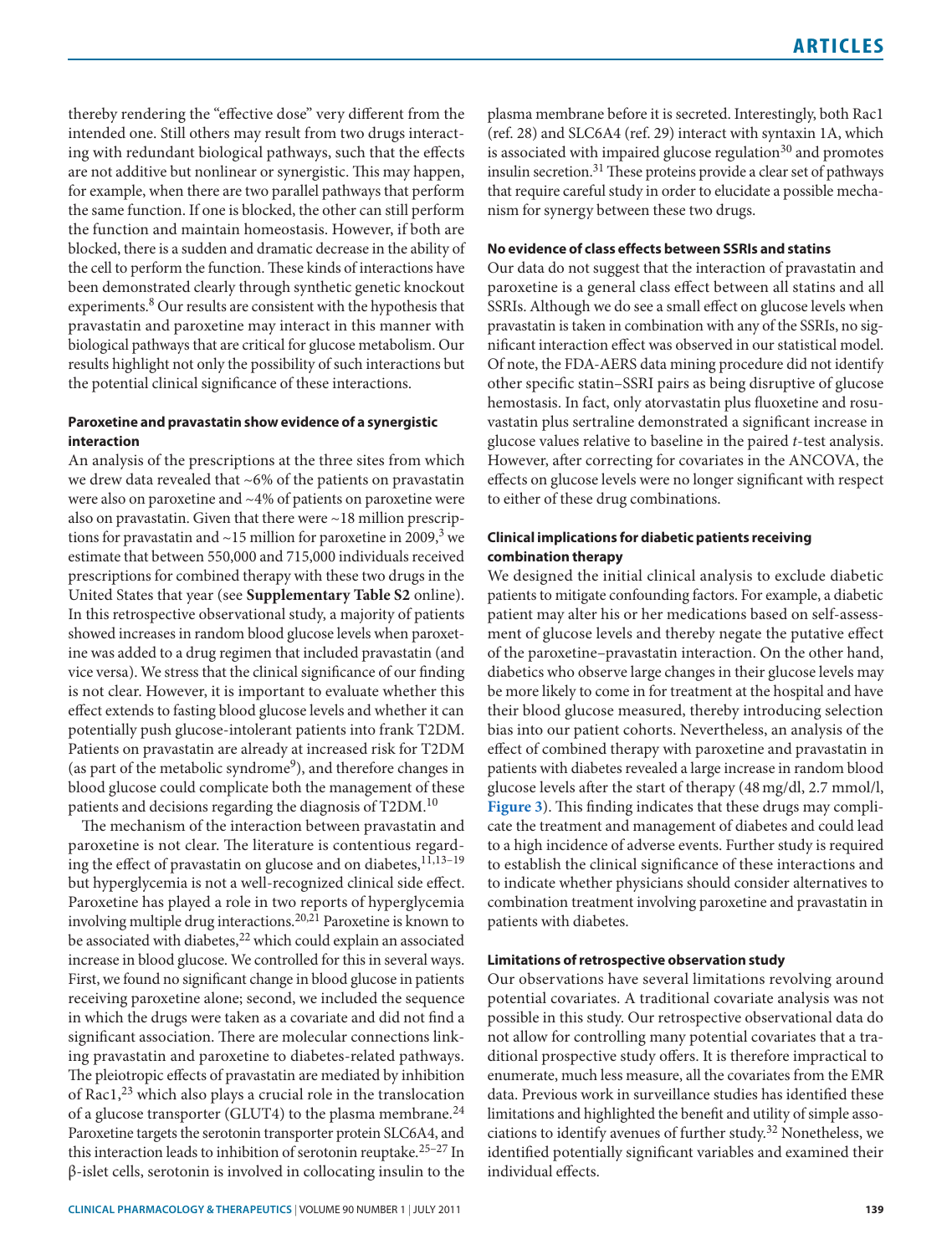First, random blood glucose measurements are known to be highly variable within individuals from hour to hour. However, we found no significant differences in the time of day at which glucose levels were measured in patients, both before and after combined treatment with pravastatin and paroxetine. Second, we assumed that patients who were prescribed pravastatin and/ or paroxetine were taking the drugs; however, our databases do not have verified data regarding patient compliance (however, this limitation would reduce, not increase, the signal). Third, many of the patients were receiving not only pravastatin and paroxetine but also many other medications. However, we found no significant correlation between the presence of other concurrent medications and the change in blood glucose levels. Finally, we do not know why glucose measurements were ordered for the patients in our cohorts; however, we controlled for this uncertainty by also assessing glucose level changes in patients on either drug alone and in a set of control analyses of patients receiving similar treatment regimens. The vast majority of glucose measurements were random and not carried out with the patient in a fasting condition.

We are not aware of any literature, guidelines, or conventional wisdom suggesting that pravastatin and paroxetine should be used preferentially in pre-diabetes patients, and our evaluation of other combinations of statins and SSRIs suggests that there are no differences in the baseline characteristics of patients on these two drugs as compared with other statin/SSRI combinations. If there had been a preexisting clinical concern about a prediabetic state in patients who were prescribed combination treatment with these two drugs, we should have seen more frequent measurements of fasting glucose in these patients; however, we observed that the blood glucose measurements were almost exclusively random, suggesting that these measurements were taken as part of a routine screening panel and not out of specific concern about glucose levels. We cannot rule out other potential correlated variables that we did not include in the statistical model, but the adverse-event data mining, the triplereplicated observation in three hospitals, and the initial analysis of the molecular links between the two drugs point to a causative role for the combination treatment. Many of these limitations could be addressed in a prospective clinical trial in which fasting blood glucose, insulin secretion, and insulin action are evaluated before and after the start of pravastatin and paroxetine combination therapy. As a first step, we are following this up with *in vivo* studies in mice. **Figure 4** shows preliminary data supporting our observations.

### **Data mining and hypothesis generation**

The use of data mining to generate the hypothesis motivating our investigation provides an excellent example of the power of sharing large data sets. The noise in these large data sets is justifiably used as a reason to be suspicious of results obtained from them. However, the results reported here suggest that these data sets allow detection of potentially important clinical signals. The increasing availability of clinical data repositories, suitably consented and de-identified to support translational research, is a key element in the ability to generate hypotheses and test them



**Figure 4** Preliminary analysis of mean and standard error of fasting blood glucose concentrations in five groups of mice (*n* = 10/group). Asterisks indicate significance in a multivariate linear model with covariates (\*\*\**P* < 0.001, \*\**P* < 0.01, \**P* < 0.05). (Diet control, DC) Normal diet and no treatment. (Treatment control, TC) High fat, high sucrose diet (HFSD) plus saline vehicle. (Pravastatin, PR) HFSD plus pravastatin at 1.25 mg/kg/day. (Paroxetine, PA) HFSD plus paroxetine at 1.25 mg/kg/day. (Paroxetine and pravastatin, CO) HFSD plus paroxetine and pravastatin at 1.25 mg/kg/day for each drug. Animals were kept on their respective diets for 3 months prior to drug exposure. We measured 4-hour fasting blood glucose concentration after 3 weeks of drug treatment. Fasting glucoses were 68.5 ± 31.3 mg/dl (3.8  $\pm$  1.7 mmol/l), 74.2  $\pm$  26.7 mg/dl (4.1  $\pm$  1.5 mmol/l), 94.4  $\pm$  29.6 mg/dl (5.2  $\pm$  1.6 mmol/l),  $128.1 \pm 31.3$  mg/dl (7.1  $\pm$  1.7 mmol/l),  $193.1 \pm 23.8$  mg/dl (10.7  $\pm$  1.3) for DC, PR, PA, TC, CO groups, respectively. We tested the interaction effect of pravastatin and paroxetine using an analysis of variance with covariates and interaction terms on the log transform of the fasting glucose measurements. We included diet as a covariate in addition to the pravastatin and paroxetine exposures and the interaction term. Our preliminary analysis shows a significant effect from diet (*β* = −0.19 ± 0.13, *P* = 0.004), pravastatin (*β* = −0.15 ± 0.13, *P* = 0.02), and the strongest effect from the interaction of paroxetine and pravastatin ( $β = 0.33 ± 0.18$ ,  $P = 5.0 × 10<sup>-4</sup>$ ). We assessed significance using an *F* test.

via discovery-oriented data mining.<sup>33</sup> Indeed, the mature EMR systems at three institutions enabled us to discover this putative drug interaction very quickly.

In conclusion, we present a novel method for discovering putative drug interactions from the FDA's AERS. We validated the generated hypothesis with a retrospective observational study of patients on combined therapy with paroxetine and pravastatin. To determine the significance of an interaction effect, we analyzed three independent data sets and also performed a combined analysis. Across the data sets from all three sites, we found that patients on pravastatin and paroxetine showed a surprisingly large increase in random blood glucose levels relative to baseline values (19 mg/dl, 1.0 mmol/l).

### **MethODs**

**Derivation of a diabetes-related adverse-event profile and hypothesis generation.** The FDA's AERS contains ~2.7 million adverse event reports, including 675,372 related to single-drug therapy and 201,816 referencing two drugs. For 37 single-drug therapy drugs with diabetes-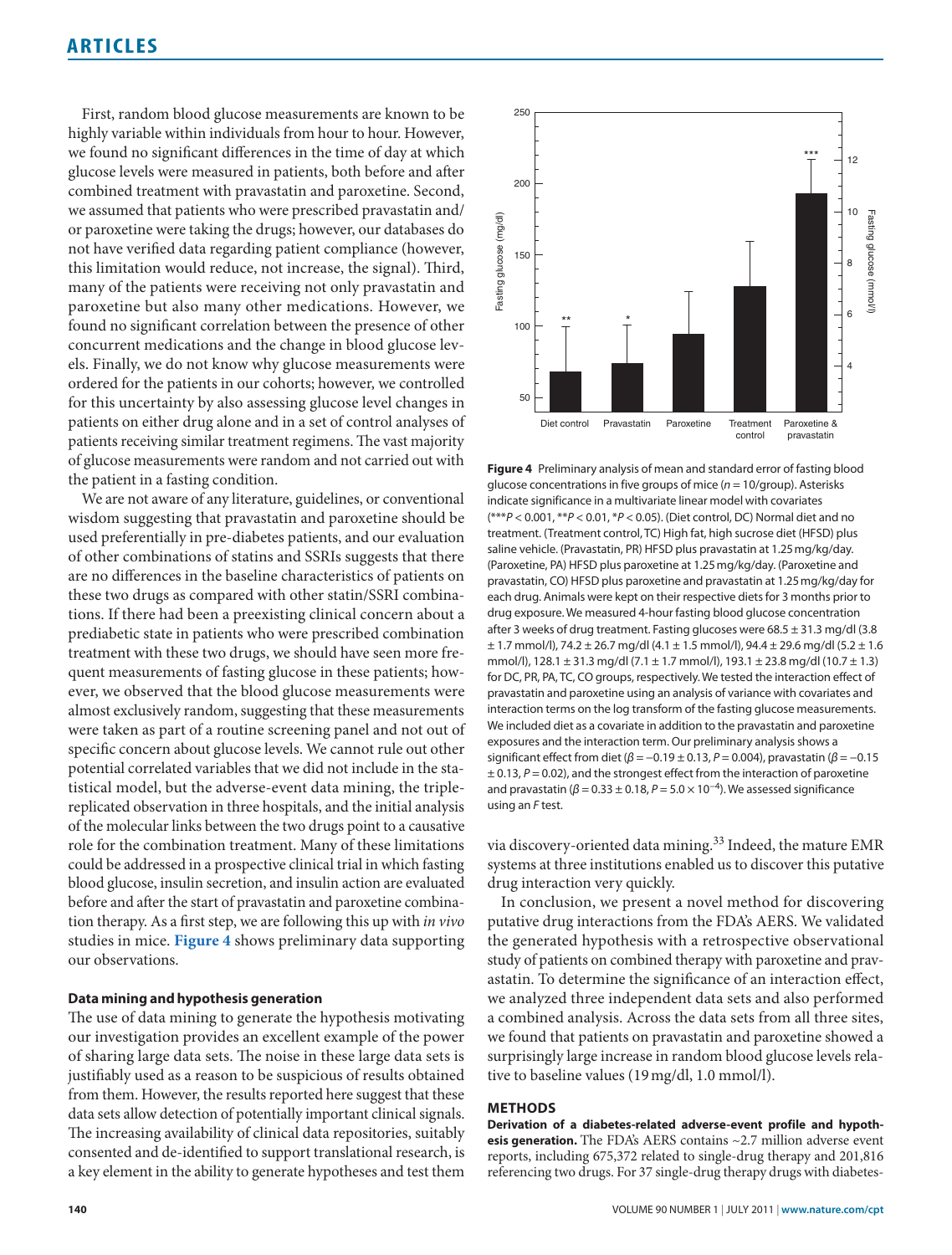related effects, there were 12,627 reports. We used these reports to create an adverse-event profile for glucose-modulating drugs. To build this profile, we examined 2,228 adverse events and scored each for its correlation with the 37 diabetes-related drugs. We included all adverse events having significant correlations, whether positive or negative, with the therapy. We weighted the contribution of each adverse event to the profile by fitting a logistic regression to the data. This allows for both positively and negatively correlated adverse events to be integrated into a simple linear equation. We used this equation to assign scores to 4,239 pairs of drugs for similarity to this profile. Of the top 30 pairs of drugs identified, 24 contained drugs already associated with glucose homeostasis, leaving six pairs of drugs to be investigated. Of these six, we focused on the pair consisting of pravastatin and paroxetine because of their high prevalence of use.

**Defining clinical cohorts from the EMR.** Three cohorts of patients without diabetes were constructed from the EMR system at each institution: (i) a cohort on paroxetine and pravastatin concurrently, (ii) a cohort on paroxetine but not pravastatin, and (iii) a cohort on pravastatin but not paroxetine. One of the criteria for inclusion was that the patient's data show at least one random glucose measurement made within 36 days before and another within 36 days after, the start of therapy (see **Supplementary Figure S1** online). We restricted the analysis to just ±36 days relative to the treatment initiation date so as to limit any potential confounding effect from other interventions the patient may have undergone. We kept the follow-up period short to minimize the chance of new confounding events or diagnoses; also, because many follow-up visits are scheduled in units of weeks, we included 5 weeks plus 1 day for lab orders to be executed. Although this decision was arbitrary, we do not believe it has materially affected our results. Slight differences with respect to patient cohort identification exist between replication sites because of the institution-specific capabilities (see **Supplementary Methods** online). Initially we excluded patients with diabetes from the study so as to mitigate the effect of unknown covariates (e.g., self-administered treatments). The "baseline glucose level" is defined as the mean of the glucose measurements made prior to the start of treatment, and the "treatment glucose level" is the mean of the measurements made after treatment was started. We used ANCOVA with *post hoc* testing to establish the effect on the treatment groups.

We repeated this method of EMR data extraction relating to patient cohorts to assess the effects of other combinations of SSRIs and statins (see **Supplementary Table S1** online). We log-transformed the glucose measurements because they are known to be right-skewed. Each of these combinations was then tested using a simple paired *t*-test. We performed a subsequent ANCOVA on any combination that showed a significant change from baseline as measured by the paired *t*-test.

**Combined analysis and extension of the analysis to include diabetic patients.** We performed a pooled analysis combining each of the cohorts (pravastatin-only, paroxetine-only, and combination) across all three sites (see **Supplementary Methods** online for full details). We also included data for an additional 2,001 patients diagnosed with diabetes (defined as an International Classification of Diseases, ninth revision, code of 250.\*) before the start of treatment with paroxetine, pravastatin, or the combination. For the pooled analysis we compared the main effects of the treatment groups using a *t*-test (**Figure 3**). Institutional review board restrictions did not allow for an ANCOVA.

**statistical methods.** Arithmetic mean (SD) values were used to describe the patient characteristics, both at baseline and during treatment. To assess the presence of an interaction effect between paroxetine and pravastatin, we first used a paired *t*-test analysis to test the difference between baseline and treatment log-transformed glucose levels. We followed the *t*-test with an ANCOVA to compare the treatment groups as well as test the significance of the covariates. For the analysis of class effects, simple paired *t*-tests were used to test the change in random glucose levels, and, when significant, this analysis was also followed up with an ANCOVA. An *F*-test was performed to determine the significance of the model fit with and without the inclusion of the treatment group. If significant, *post hoc* tests were performed to compare the treatment groups directly. These analytical methods are consistent with those previously used for this type of observational study.<sup>32</sup>  $R$  was used for all the analysis at site 1 and the ANCOVAs at all sites. Site-specific software was used for the other analyses (see **Supplementary Methods** online).

**SUPPLEMENTARY MATERIAL** is linked to the online version of the paper at http://www.nature.com/cpt

### **ACkNOwleDgMeNts**

The authors thank the statistics reviewers at *Clinical Pharmacology & Therapeutics* for their valuable insights. N.P.T. and G.H.F. are supported by a training grant from the National Library of Medicine (NIH LM007033). N.P.T. is supported by an award from DOE SCGF. j.C.D. and D.M.R. are supported in part by the NHGRI Electronic Medical Records and Genomics network (U01 HG04603) and the NIH/NIGMS Pharmacogenetics Research Network (U01 HL65962). S.N.M. and I.K. are supported by the NIH Roadmap for Medical Research grant (NIH U54LM008758). S.N.M. is supported by FNIH MURPHy09OMOP0. V.C. is supported by NIH R01MH085542. R.B.A. is supported by NIH/NIGMS PharmGKB resource (NIH R24GM61374).

### **CONFlICt OF INteRest**

The authors declared no conflict of interest.

© 2011 American Society for Clinical Pharmacology and Therapeutics

- 1. Strine, T.W. *et al*. Depression and anxiety in the United States: findings from the 2006 Behavioral Risk Factor Surveillance System. *Psychiatr. Serv.* **59**, 1383–1390 (2008).
- 2. Ford, E.S., Mokdad, A.H., Giles, W.H. & Mensah, G.A. Serum total cholesterol concentrations and awareness, treatment, and control of hypercholesterolemia among US adults: findings from the National Health and Nutrition Examination Survey, 1999 to 2000. *Circulation* **107**, 2185–2189 (2003).
- 3. 2008 Top 200 generic drugs by total prescriptions. Drug Topics. <http:// drugtopics.modernmedicine.com/drugtopics/data/articlestandard// drugtopics/222009/599844/article.pdf> (2009). Accessed 2 November 2010.
- 4. National Institute of Diabetes and Digestive and Kidney Diseases. Insulin resistance and pre-diabetes. No. 09–4893 <http://diabetes.niddk.nih.gov/ dm/pubs/insulinresistance/>. (2008) Accessed 18 April 2010.
- 5. Norén, G., Sundberg, R. & Bate, A. A statistical methodology for drug-drug interaction surveillance. *Stat. Med.* **27**: 3057–3070 (2008).
- 6. DuMouchel, W. & Pregibon, D. Empirical Bayes screening for multi-item associations. *Proceedings of the Seventh ACM SIGKDD International Conference on Knowledge Discovery and Data Mining*. 67–76 (2001).
- 7. Bate, A. & Evans, S.j. Quantitative signal detection using spontaneous ADR reporting. *Pharmacoepidemiol. Drug Saf.* **18**, 427–436 (2009).
- 8. Costanzo, M. *et al*. The genetic landscape of a cell. *Science* **327**, 425–431 (2010).
- 9. Jones, P.H. Expert perspective: reducing cardiovascular risk in metabolic syndrome and type 2 diabetes mellitus beyond low-density lipoprotein cholesterol lowering. *Am. J. Cardiol.* **102**, 41L–47L (2008).
- 10. Selvin, E., Zhu, H. & Brancati, F.L. Elevated A1C in adults without a history of diabetes in the U.S. *Diabetes Care* **32**, 828–833 (2009).
- 11. Koh, K.K. *et al*. Differential metabolic effects of pravastatin and simvastatin in hypercholesterolemic patients. *Atherosclerosis* **204**, 483–490 (2009).
- 12. Rajpathak, S.N., Kumbhani, D.j., Crandall, j., Barzilai, N., Alderman, M. & Ridker, P.M. Statin therapy and risk of developing type 2 diabetes: a metaanalysis. *Diabetes Care* **32**, 1924–1929 (2009).
- 13. Araki, K., Masaki, T., Katsuragi, I., Kakuma, T. & yoshimatsu, H. Effects of pravastatin on obesity, diabetes, and adiponectin in diet-induced obese mice. *Obesity (Silver Spring).* **16**, 2068–2073 (2008).
- 14. Gannagé-yared, M.H. *et al*. Pravastatin does not affect insulin sensitivity and adipocytokines levels in healthy nondiabetic patients. *Metab. Clin. Exp.* **54**, 947–951 (2005).
- 15. Sugiyama, S. *et al*. Pravastatin improved glucose metabolism associated with increasing plasma adiponectin in patients with impaired glucose tolerance and coronary artery disease. *Atherosclerosis* **194**, e43–e51 (2007).
- 16. Güçlü, F., Ozmen, B., Hekimsoy, Z. & Kirmaz, C. Effects of a statin group drug, pravastatin, on the insulin resistance in patients with metabolic syndrome. *Biomed. Pharmacother.* **58**, 614–618 (2004).
- 17. Chan, P., Tomlinson, B., Lee, C.B., Pan, W.H. & Lee, Y.S. Beneficial effects of pravastatin on fasting hyperinsulinemia in elderly hypertensive hypercholesterolemic subjects. *Hypertension* **28**, 647–651 (1996).